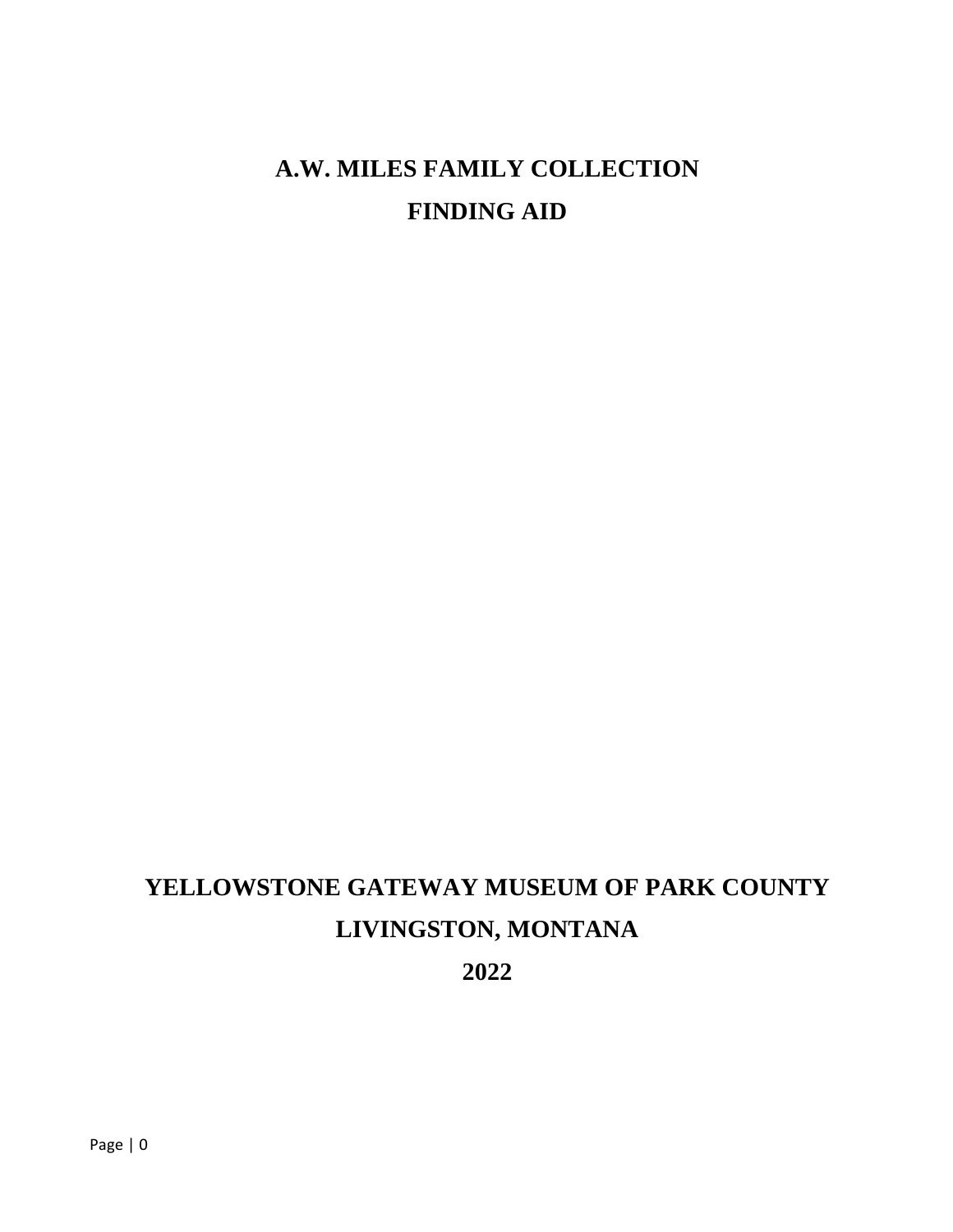## **A. W MILES FAMILY COLLECTION**

## **TABLE OF CONTENTS**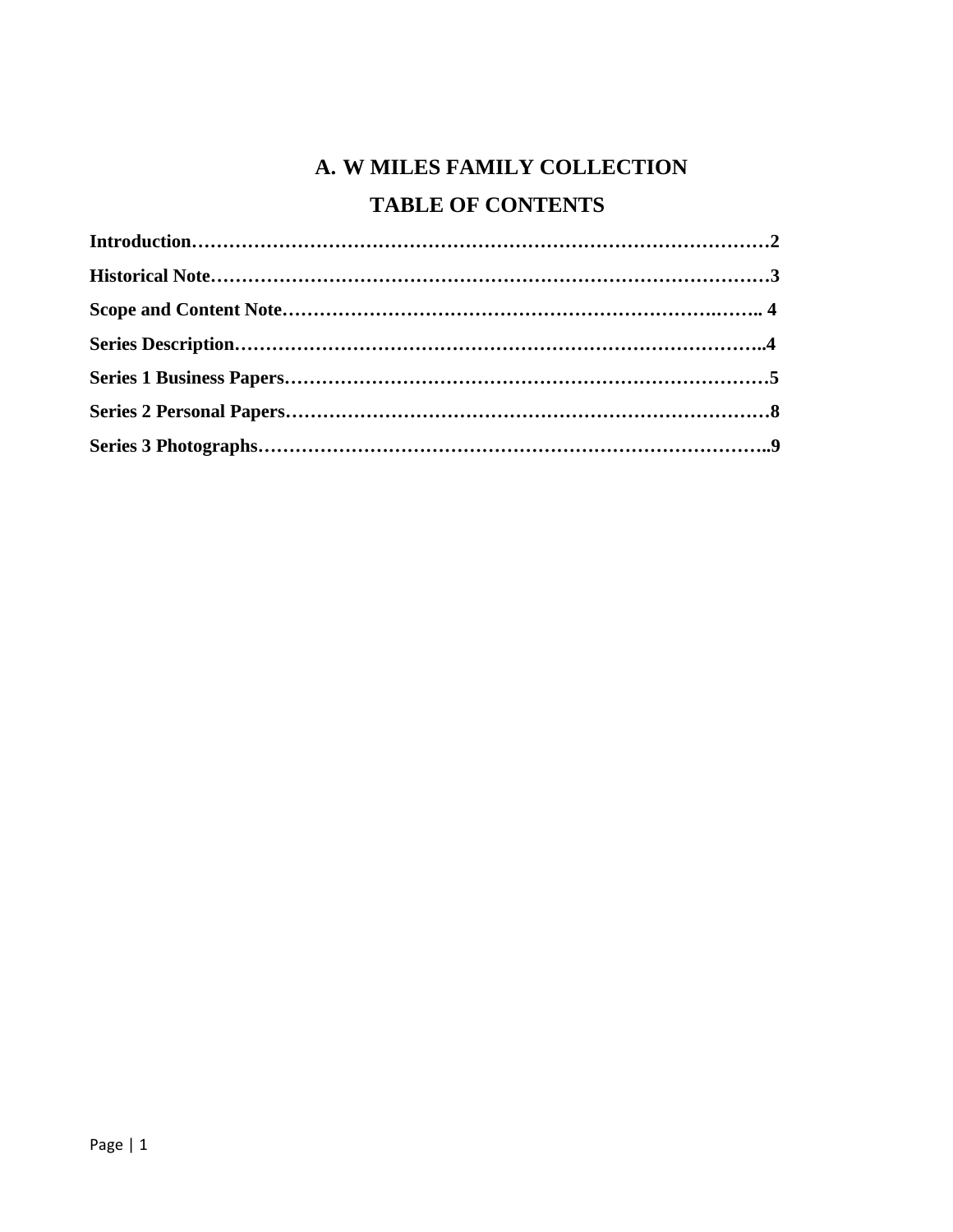## **A. W. MILES FAMILY COLLECTION**

### **PROVENANCE:**

Betty Jane Dietz (1981.151) A.W. Miles's granddaughter donated primarily photographs in 1981. Montana State University donated a box of documents in 1998. (Note: Montana State University houses a large collection of A.W. Miles Papers, collection 2367). R.L. Jovick donated a box of documents in 2018. Jim Hunt donated a file box of papers in 2019. A couple of items were found in an attic and donated by Stephen DesNoyer in 2018.

### **ACCESS:**

The collection is open for research. This finding aid can be found at: [http://yellowstonegatewaymuseum.org/research-your-history/.](http://yellowstonegatewaymuseum.org/research-your-history/)

### **OWNERSHIP:**

Literary rights and copyrights have been assigned to the Yellowstone Gateway Museum of Park County.

### **PUBLICATION RIGHTS:**

All requests for permission to publish, reproduce, or quote from material in the collection should be discussed with the appropriate librarian or archivist. Permission for publication may be given on behalf of the Yellowstone Gateway Museum of Park County as the owner of the physical item. It is not intended to include or imply permission of the copyright holder, which also must be obtained by the customer. The Museum does not assume any responsibility for infringement of copyright or publication rights of the manuscript held by the writer, heirs, donors, or executors. Reproduction restrictions are decided on a case-by-case basis.

### **PREFERRED CITATION:**

[Identification of item], A. W. Miles Family Collection, Yellowstone Gateway Museum of Park County.

### **SIZE:**

Number of boxes: 2 Photographic material: 44 photographs

### **PROCESSED BY:**

Ellen Zazzarino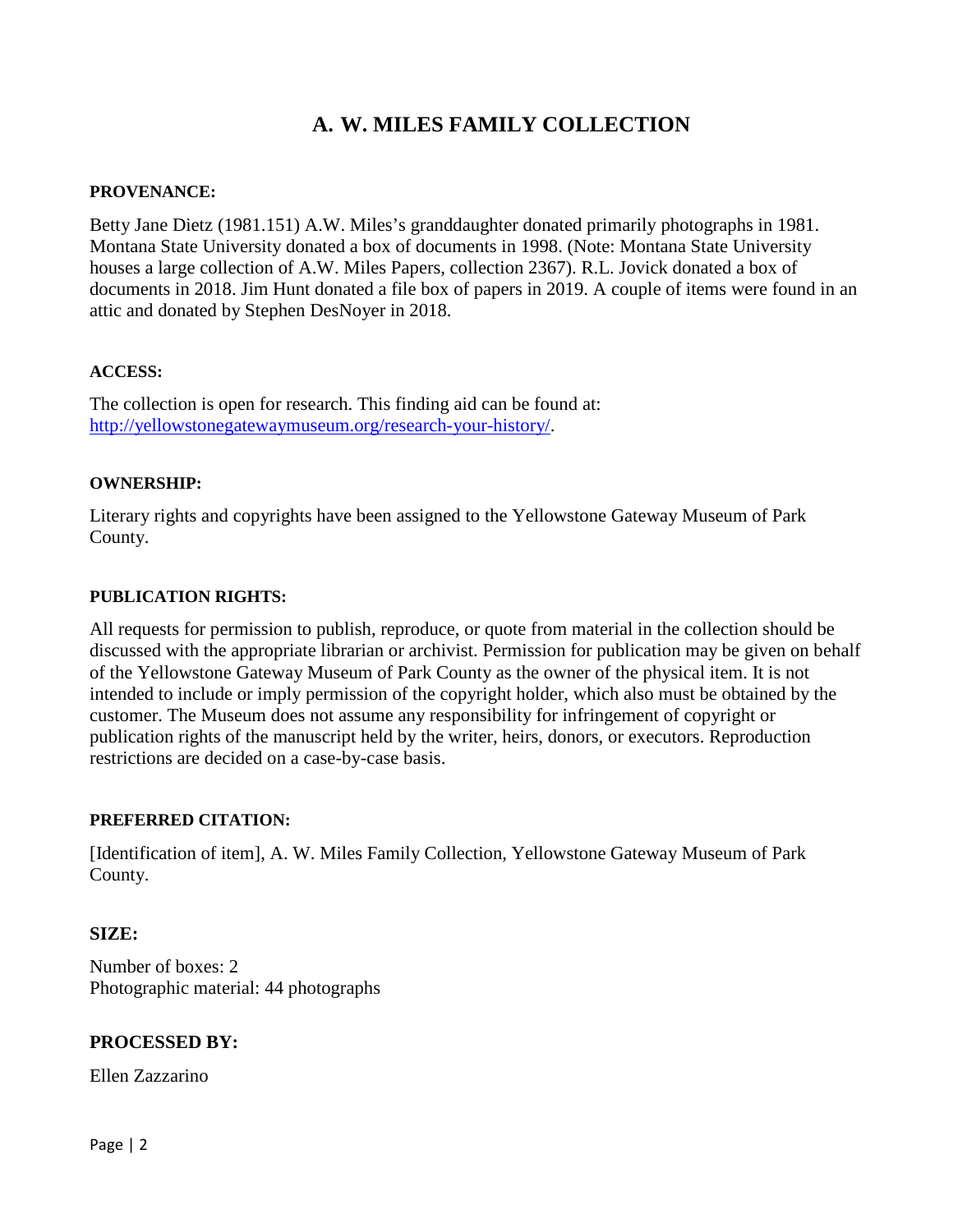## **A.W. MILES FAMILY COLLECTION HISTORICAL NOTE**

Arthur Wellington Miles graduated from Wesleyan College in 1878. He taught a term of school. In 1879 he accepted a position as paymaster's clerk in the army. He served for one year in Santa Fe, NM and was then promoted and transferred to Fort Keogh, MT. He witnessed the surrender of Sitting Bull and Rain in the Face during the time when buffalo roamed the plains. After two and half years, A.W. Miles resigned from the Army and began working in the hardware business. In 1882 he and Colonel A. L. Babcock joined to establish the firm Babcock and Miles and opened a store in Clark City, which shortly afterwards became Livingston. He and his partners opened stores in Gardiner, Big Timber and Red Lodge. A.W. Miles was one of the earliest businessmen in Livingston and began focusing his businesses in the town. In 1889 he built the Miles Block, which was destroyed by fire in 1914. He also erected the Post Office Block, which included the Park Hotel. He was the founder of the Garnier –Miles Block and in 1916 completed the Strand Theater. He formed and opened the A.W. Miles Company, which sold dry goods, groceries, clothing and farm implements. He also opened the A.W. Miles Mercantile Co. in Clyde Park. In 1914 he also formed the A.W. Miles Coal and Lumber Company. In 1917 A.W. Miles was the man primarily responsible for the establishment of the Northwestern National Bank of Livingston. He was also president of the Yellowstone Park Camping Company. A. W. Miles formed the Miles Land and Investment Company. A. W. Miles was active in the community and involved with numerous organizations. During the late 1920s, Daniel Miles took control of the companies when A.W. Miles retired to Los Angeles, California.

A. W. Miles served as the first Mayor of Livingston beginning in 1887 and served two terms. In 1905 he was elected to the state senate for four years.

On Dec. 19, 1885 Miles married Idella M. Draper. The couple had four children: Louise Gertrude, Adena Josephine, Perry and Daniel Nelson.

Daniel Miles married Esther Jane Trevel. They had two children Betty Jane and Author Daniel. Esther Jane Miles died in 1948. Daniel Miles married Elsie Snyder Todd. They had one child, Milo David Miles.

A.W. Miles died in 1933. In 1982 the A.W. Miles Company was dissolved.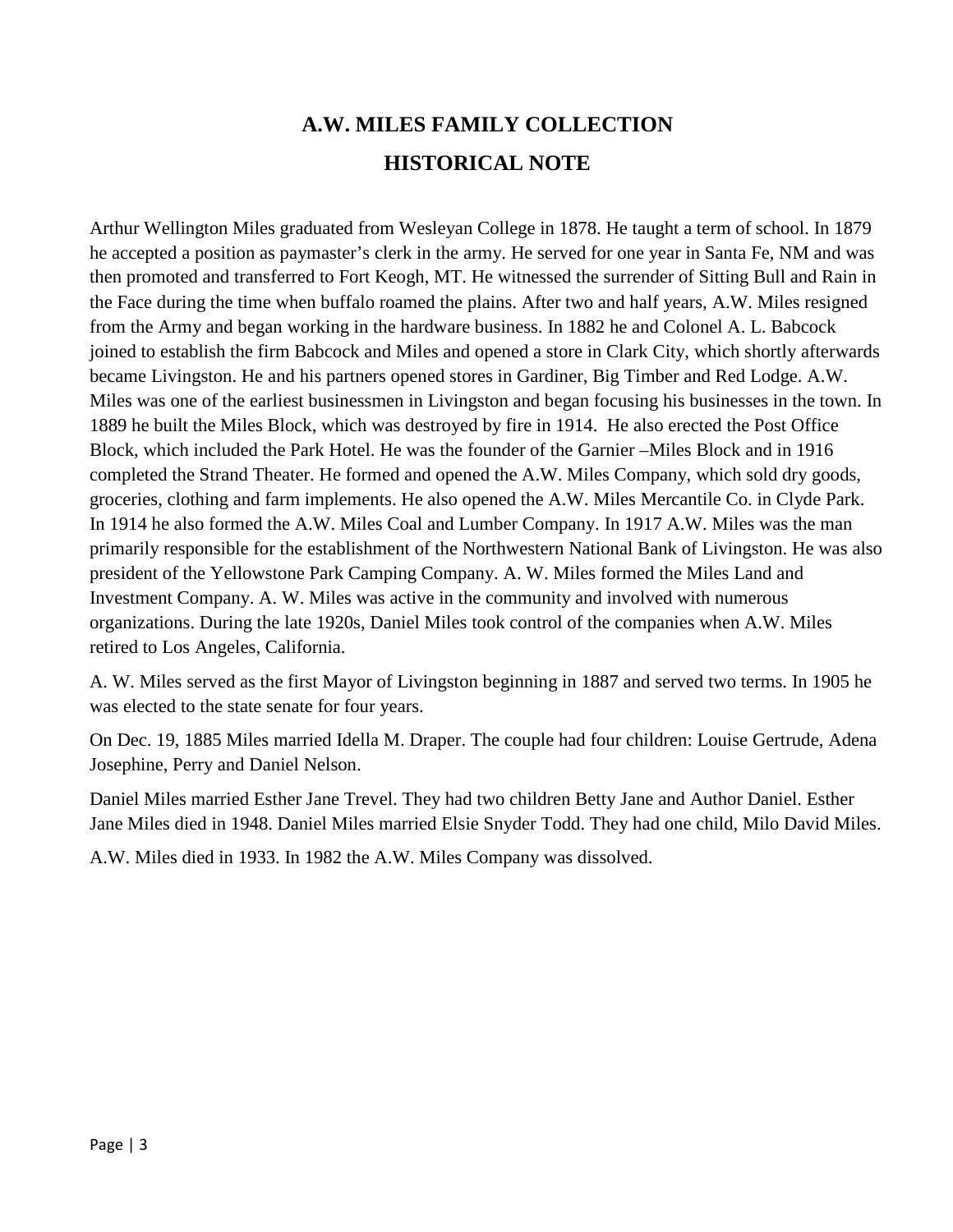## **A.W. MILES FAMILY COLLECTION SCOPE AND CONTENT NOTE**

The A.W. Miles collection contains documents and photographs donated by several different donors including: Betty Jane Dietz (1981.151) A.W. Miles's granddaughter, Montana State (1998.021), R.L. Jovick (2018.065), Jim Hunt (2019.032) and Stephen DesNoyer (2018.0330). Their donations are noted with the corresponding accession number after the listing for each file folder. The collection contains material that document the daily business operations of the A.W. Miles Company, The Miles Lumber and Coal Company and The Miles Land and Investment Company. The papers comprise invoices, financial statements, letters and receipts. The materials document the daily operations and the financial connection between the three businesses.

The collection includes several folders of personal correspondence, finances and membership receipts. The papers documents A. W. Miles activity in the community. The photographs donated by his granddaughter Betty Jane Dietz include images of the family home in Livingston, family members and the businesses.

## **A.W. MILES FAMILY COLLECTION**

## **SERIES DESCRIPTION**

### **SERIES 1 BUSINESS BOX 1- 2 FF28 1901-1988**

The series comprises material that documents the daily business operations of the A.W. Miles Company, The Miles Lumber and Coal Company, and The Miles Land and Investment Company. Materials include correspondence, legal and business documents, insurance and financial records, and papers from the day to day operations.

### **SERIES 2 PERSONAL BOX 2 1876-1982**

The family papers provide insight into the A.W. Miles family daily expenditures and cost of living. The material comprises invoices, receipts, letters, life insurance policies and prescriptions, almost all of the material revolves around A.W. Miles. The series includes one folder from Daniel Miles expenses

### **SERIES 3 PHOTOGRAPHS 1913-1930**

Almost all of the photographs in the series were donated by Betty Jane Dietz, who is A.W. Miles granddaughter. These images provide a glimpse into the family home, downtown Livingston and the business. The series also includes several studio portraits of family members.

.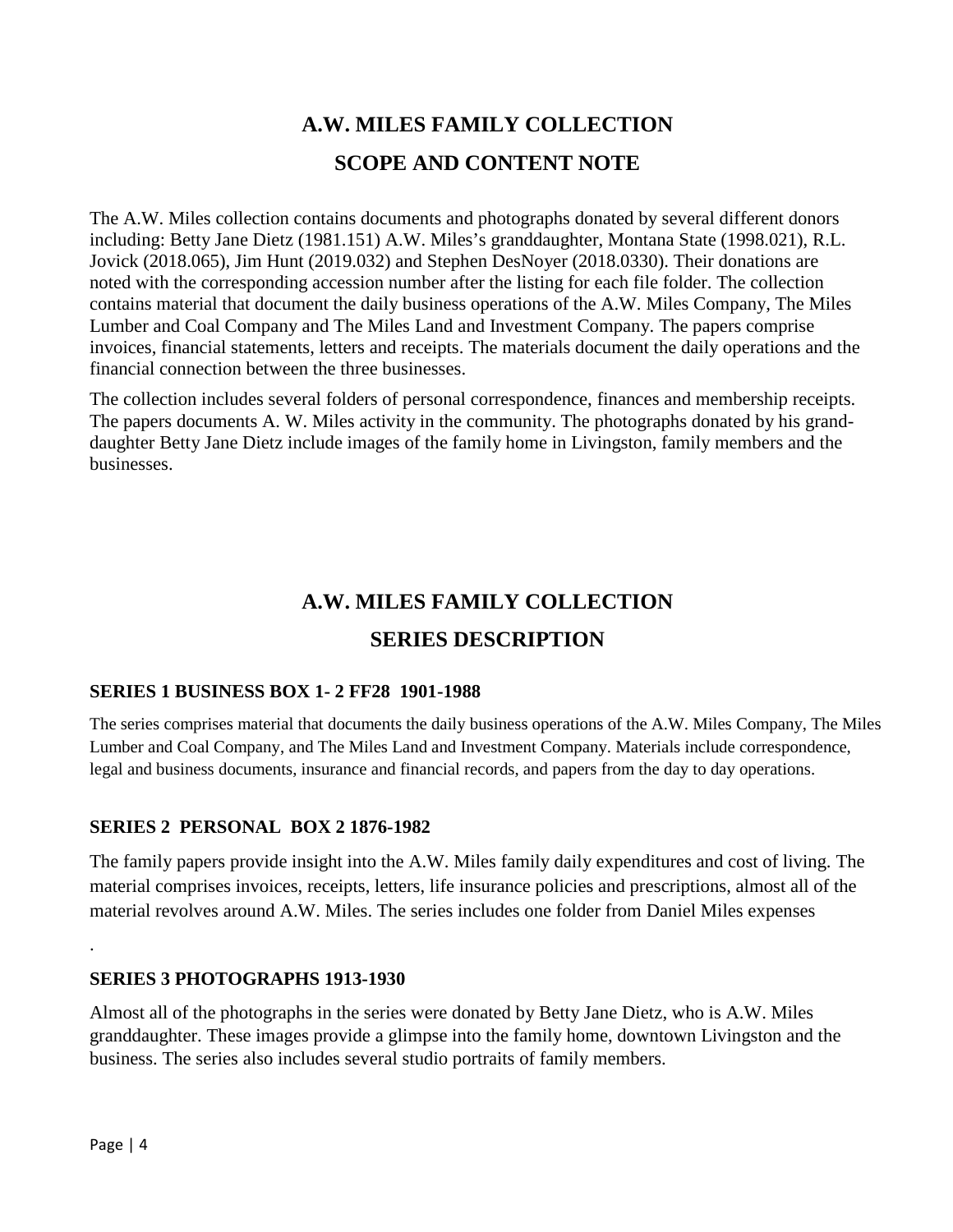## **A.W. MILES FAMILY COLLECTION CONTAINER LIST**

### **SERIES 1 BUSINESSES**

|                  | Box 1/WS5F A. W. Miles Company                                                                                                                           | <b>Dates</b>        |
|------------------|----------------------------------------------------------------------------------------------------------------------------------------------------------|---------------------|
| FF1              | Financial notes on paper and envelopes, memo pad (1997.921.0001)                                                                                         | 1901-1940           |
| FF <sub>2</sub>  | Cancelled checks, bank statements, notes, accounts receivable list, list of<br>expenses, lost, gross income, interest paid, depreciation (1998.021.0001) | 1912-1939           |
| FF3              | Invoices, receipts, vouchers, statements (1998.021.0001)                                                                                                 | 1914-1918           |
| FF4              | National Bank of Montana: cancelled checks (1998.021.0001)                                                                                               | 1915                |
| FF <sub>5</sub>  | A-B: invoices, statements (2019.032.0003)                                                                                                                | 1917                |
| FF <sub>6</sub>  | C-F: invoices, notes, account settlement, freight bill (2019.032.0003)                                                                                   | 1917                |
| FF7              | H-L: invoices, statements, receipts (2019.032.0003)                                                                                                      | 1917                |
| FF <sub>8</sub>  | M: invoices, statements (2019.032.0003)                                                                                                                  | 1917                |
| FF9              | N-Z: invoices, statements (2019.032.0003)                                                                                                                | 1917                |
| <b>FF10</b>      | Invoices, receipts received (1998.021.0001)                                                                                                              | 1920-1927, 1967     |
| FF11             | Letters, statements, brochures, receipts (2018.065.0001)                                                                                                 | 1921-1931           |
| FF12             | Statements, invoices, price list (2018.065.0001)                                                                                                         | 1922-1932           |
| FF13             | Invoices, receipts, statements (2018.065.0001)                                                                                                           | 1925-1932           |
| FF14             | National Park Bank: cancelled checks (1998.021.0001)                                                                                                     | 1928-1929           |
| FF15             | National Park Bank, First National Bank: statements of condition,<br>financial statements (1998.021.0001)                                                | 1928-1932           |
| FF <sub>16</sub> | B-G: invoices, statements, receipts (2018.065.0001)                                                                                                      | ca. 1930-1931       |
| FF17             | H-Y: invoices, statements, receipts (2018.065.0001)                                                                                                      | ca. 1930-1932       |
| FF18             | Assay analysis statements (1998.021.0001)                                                                                                                | 1934-1961           |
| FF <sub>19</sub> | Farm Credit Administration, Emergency Crop and Feed Loan Section:<br>letters (2018.065.0001)                                                             | Sept. 1934          |
| FF <sub>20</sub> | Farm and ranch equipment brochures (2018.065.0001)                                                                                                       | ca. 1934, not dated |
| FF <sub>21</sub> | Order book (half filled with orders) (2018.065.0001)                                                                                                     | Dec. 4-31, 1934     |
| FF <sub>22</sub> | Hardware vouchers ledger (2018.065.0001)                                                                                                                 | 1935                |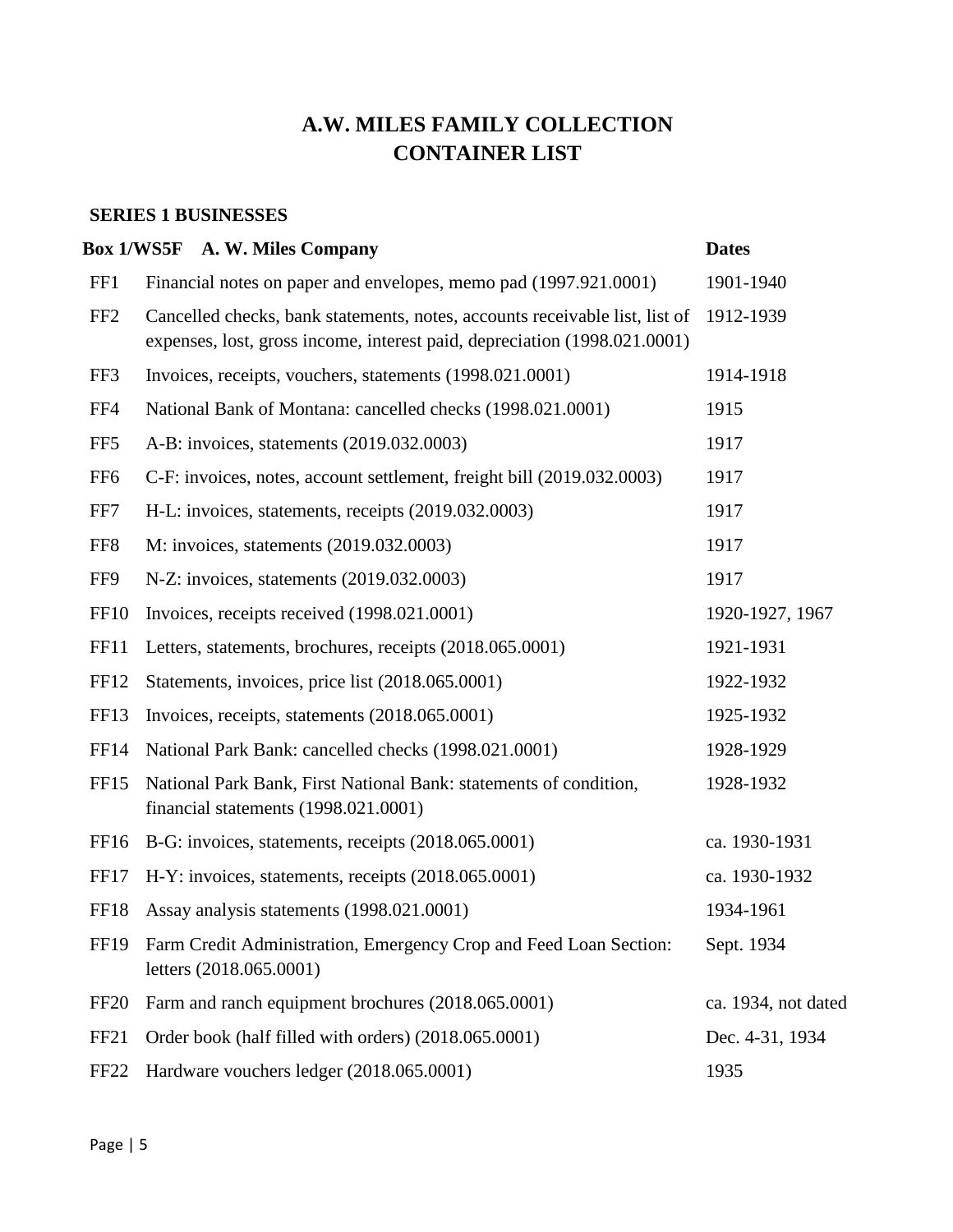|                  | <b>Box 1/WS5F</b> A. W. Miles Company                                                           | <b>Dates</b>     |
|------------------|-------------------------------------------------------------------------------------------------|------------------|
| FF <sub>23</sub> | "McCormick Inventory of Repairs on Hand for Cultivators"<br>(2018.065.0001)                     | 1936             |
| FF <sub>24</sub> | "McCormick Inventory of Repairs on Hand" (2018.065.0001)                                        | 1936             |
| FF <sub>25</sub> | Equipment brochures (2018.065.0001)                                                             | ca. 1938         |
| FF <sub>26</sub> | Vouchers, receipts, statement, stationary (all blank) (1998.021.0001)                           | not dated        |
| FF <sub>27</sub> | Customer Suggestion cards, cordial greeting gift cards (all blank)<br>(1998.021.0001)           | not dated        |
| FF <sub>28</sub> | Daily Sales Record (blank) (1998.021.0001)                                                      | not dated        |
| FF <sub>29</sub> | Mailing Shipping labels (blank) (1998.021.0001)                                                 | not dated        |
|                  |                                                                                                 |                  |
|                  | <b>Box 1/WS5F</b> Miles Land and Investment Company                                             | <b>Dates</b>     |
| <b>FF30</b>      | Notes, lists, adding machine printouts (1998.021.0001)                                          | 1902-1973        |
| <b>FF31</b>      | Insurance invoices, receipts (1998.021.0001)                                                    | 1908-1938        |
| FF32             | Financial notes on empty envelopes, paper (1998.021.0001)                                       | ca. 1909-1922    |
| FF33             | Cancelled checks, blank checks, deposit slip (1998.021.0001)                                    | 1914-1920s, 1951 |
| FF34             | The Livingston Theatre: invoices, list of work, charges (1998.021.0001)                         | ca. 1916         |
| FF35             | List of notes suspended, notes on profits and loss (1998.021.0001)                              | 1920-1936, 1962  |
| <b>FF36</b>      | Invoices, receipts, motor vehicle registration (1998.021.0001)                                  | 1920-1928        |
| FF37             | Coal invoices, brochure (1998.021.0001)                                                         | 1922-1923        |
| FF38             | Statements, invoices (2018.065.0001)                                                            | 1922-1930        |
|                  | FF39 Invoices, receipts, statements, policy registers, telegram (2018.065.0001) 1922-1931       |                  |
| <b>FF40</b>      | Correspondence, statements, invoices, assessment list, tax statements,<br>notes (2081.065.0001) | 1923-1930        |
| FF41             | Correspondence, grazing permit, receipts, notes, business cards<br>(2018.065.0001)              | 1924-1929        |
| <b>FF42</b>      | Correspondence, statements, brochures, telegrams, agreement<br>(2018.065.0001)                  | 1924-1931        |
| <b>FF43</b>      | Invoices, correspondence, statements, account sheets (2018.065.0001)                            | 1924-1932        |
| <b>FF44</b>      | Correspondence, statements, receipts, invoices (2018.065.0001)                                  | 1925-1930        |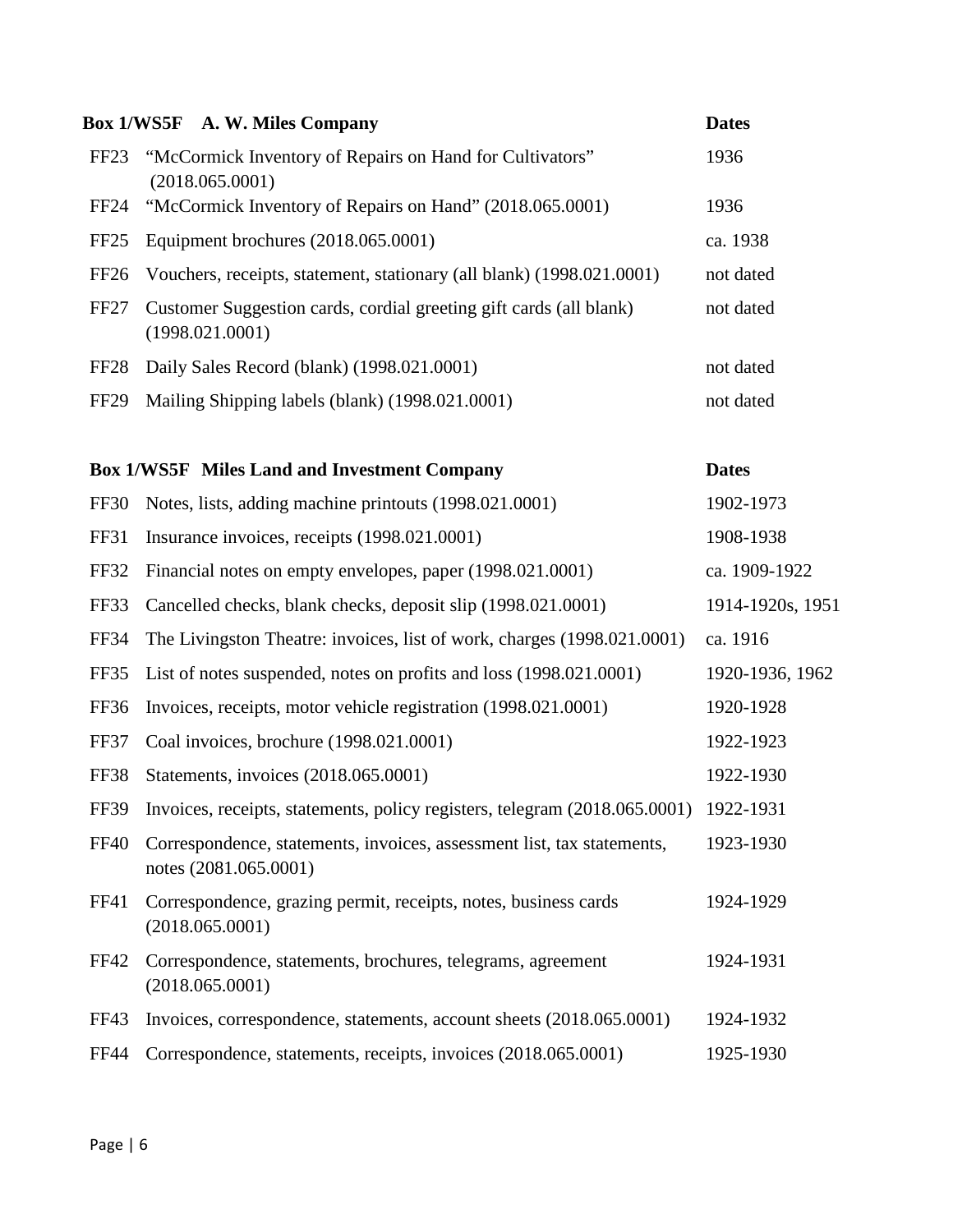|                  | <b>Box 1/WS5F</b> Miles Land and Investment Company                                                                                                     | <b>Dates</b>  |
|------------------|---------------------------------------------------------------------------------------------------------------------------------------------------------|---------------|
| <b>FF45</b>      | Correspondence, statements, receipts, invoices, brochures<br>(2018.065.0001)                                                                            | 1925-1930     |
| <b>FF46</b>      | Northern Pacific freight invoices                                                                                                                       | 1925-1931     |
| <b>FF47</b>      | Correspondence, statements, invoices, diagrams, brochure<br>(2018.065.0001)                                                                             | 1925-1930     |
| <b>FF48</b>      | Statements, invoices (2018.065.0001)                                                                                                                    | 1927-1932     |
| <b>FF49</b>      | Invoices, statements, telegram (2018.065.0001)                                                                                                          | 1928-1931     |
|                  | <b>Box 2/WS5F</b> Miles Land and Investment Company                                                                                                     | <b>Dates</b>  |
| FF1              | Livingston Water Works receipts (2018.065.0001)                                                                                                         | 1928-1931     |
| FF <sub>2</sub>  | Insurance policies invoices (2018.065.0001)                                                                                                             | 1928-1932     |
| FF3              | Policy registers, receipts, statements, letter, notes (2018.065.0001)                                                                                   | 1928-1934     |
| FF4              | Statements, notes, invoices, receipts (2018.065.0001)                                                                                                   | 1929-1930     |
| FF <sub>5</sub>  | Northwestern Improvement Company statements (2018.065.0001)                                                                                             | 1929-1930     |
| FF <sub>6</sub>  | A-B: statements, invoices, customer account sheets, receipts<br>(2018.065.0001)                                                                         | ca. 1931      |
| FF7              | C-G: statements, invoices, receipts (2018.065.0001)                                                                                                     | ca. 1930-1931 |
| FF <sub>8</sub>  | H-L: statements, receipts, invoices, letters (2018.065.0001)                                                                                            | 1930-1932     |
| FF9              | M: receipts, invoices, statements (2018.065.0001)                                                                                                       | 1930-1932     |
| <b>FF10</b>      | N-P: statements, invoices, receipts (2018.065.0001)                                                                                                     | 1931          |
| FF11             | T-Y: statements, invoices, receipts (2018.065.0001)                                                                                                     | ca. 1930-1931 |
| FF12             | Northwestern Improvement Co. - Red Lodge Coal, Montana Coal & Iron 1931<br>Co. - Smith Bearcreek Coal: correspondence sent, received<br>(2018.065.0001) |               |
| FF <sub>13</sub> | Invoices, receipts, agreement (1998.021.0001)                                                                                                           | 1953-1982     |
| FF14             | Deposit slips, cancelled checks (1998.021.0001)                                                                                                         | 1971-1988     |
| FF <sub>15</sub> | Checks, deposit slips (1998.021.0001)                                                                                                                   | 1981          |
| FF16             | Federal tax deposit slips (1998.021.0001)                                                                                                               | 1982          |
| FF17             | Deposit slips, cancelled checks, statement (1998.021.0001)                                                                                              | 1982          |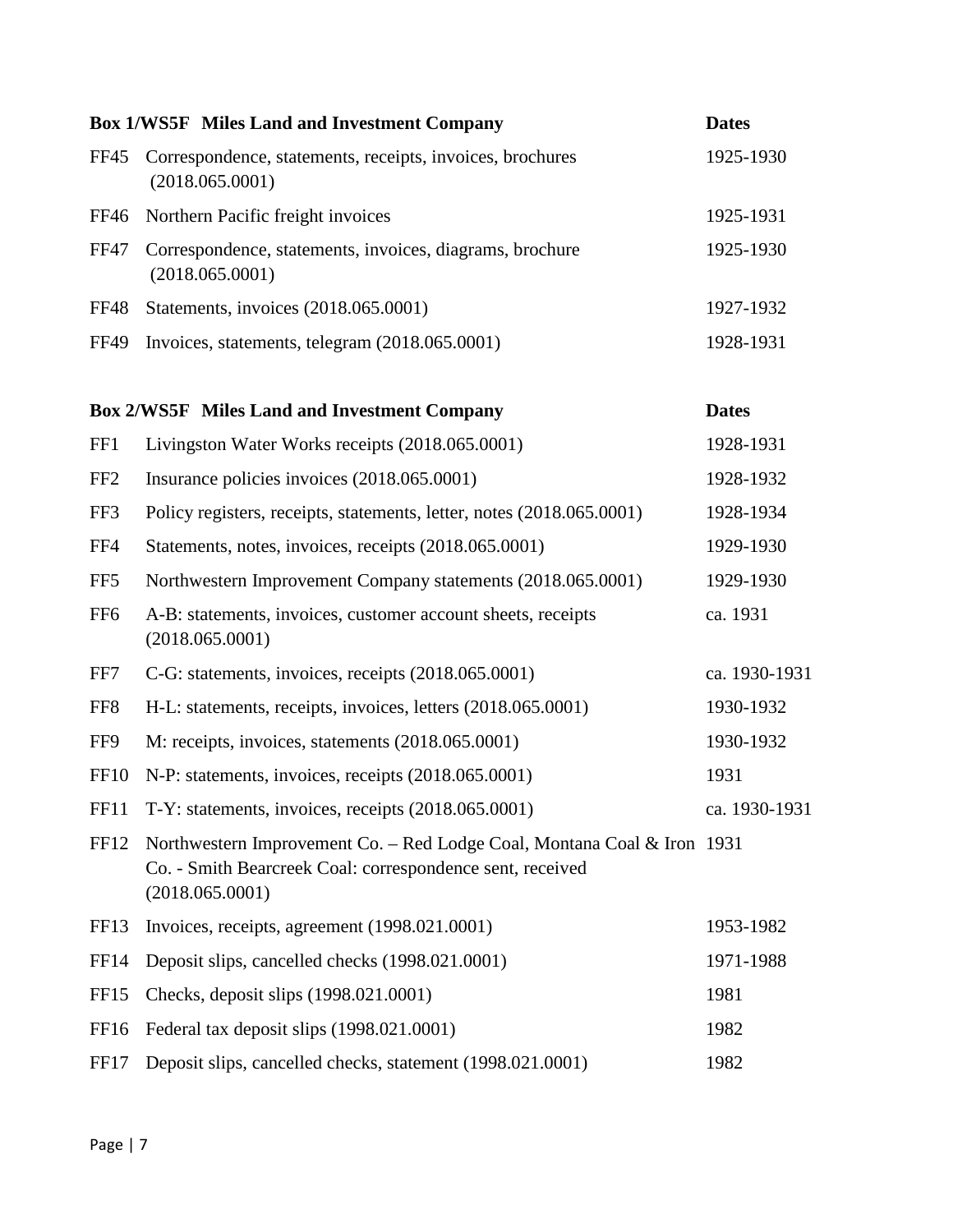|                  | Box 2/WS5F A. W. Miles Lumber & Coal Company                                               | <b>Dates</b>    |
|------------------|--------------------------------------------------------------------------------------------|-----------------|
| FF18             | Sales statements, promissory notes (1998.021.0001)                                         | 1916-1966       |
| FF <sub>19</sub> | Notes on profit and loss (1998.021.0001)                                                   | 1920-1927       |
| FF <sub>20</sub> | Sales statements (1998.021.0001)                                                           | ca. 1922        |
| FF <sub>21</sub> | Statements, invoices (2018.065.0001)                                                       | 1922-1932       |
| FF <sub>22</sub> | Statements of sales to Miles Land and Investment Co. and A.W. Miles<br>Co. (1998.021.0001) | 1924, not dated |
| FF <sub>23</sub> | Statements, letters (2018.065.0001)                                                        | 1925-1930       |
| FF <sub>24</sub> | Statements, invoices (2018.065.0001)                                                       | 1928-1930       |
| FF <sub>25</sub> | Statements, invoices, receipts (2018.065.0001)                                             | 1928-1932       |
| FF <sub>26</sub> | Invoices, credit memo, statements (1998.021.0001)                                          | 1968-1977       |
| FF <sub>27</sub> | Cancelled checks, deposit slips (1998.021.0001)                                            | 1977-1979       |
| FF <sub>28</sub> | Blank checks, stationary, statements, envelopes (1998.021.0001)                            | not dated       |

## **SERIES 2 PERSONAL**

|                  | Box 2/WS5F A. W. Miles and Family Personal                                                            | <b>Dates</b>  |
|------------------|-------------------------------------------------------------------------------------------------------|---------------|
| FF <sub>29</sub> | Letters, business card, envelope, diary, clipping<br>$(2018.033.001, 0003-0006)$                      | ca. 1876-1901 |
| FF30             | Correspondence (2018.065.0001)                                                                        | 1925-1931     |
| FF31             | Receipts, envelopes with notes, cancelled checks (1998.026.0001)                                      | ca. 1910-1930 |
| FF32             | Brochure, invoices, notes, income tax amounts for family members,<br>escrow envelopes (1998.021.0001) | ca. 1910-1945 |
| FF33             | Invoices, receipts (2018.065.0001)                                                                    | 1922-1929     |
| FF34             | Invoices, receipts, statements (2018.065.0001)                                                        | 1930          |
| FF35             | Invoices, receipts, statements (2018.065.0001)                                                        | 1931-1932     |
| FF36             | Life insurance application forms, invoices, notes, receipts, notices<br>(2018.065.0001)               | ca. 1905-1932 |
| FF37             | Life insurance policies: letters, receipts, invoices (2018.065.0001)                                  | 1925-1932     |
| FF38             | Organizations, Events: letters, programs, receipts (2018.065.0001)                                    | 1919-1932     |
| <b>FF39</b>      | Organizations: receipts (1998.021.0001)                                                               | 1923-1930     |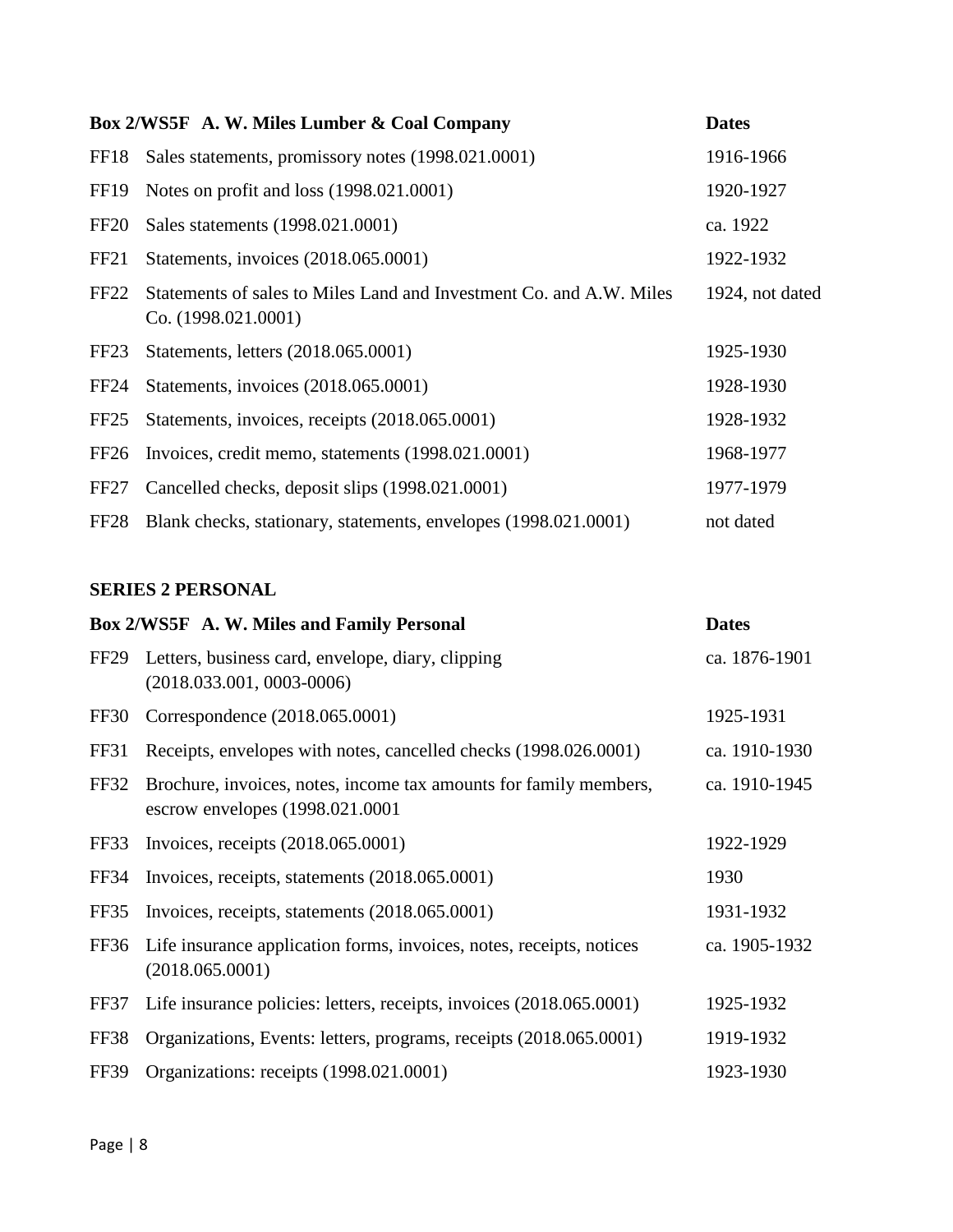|             | Box 2/ WS5F A. W. Miles and Family Personal                                                                                                                                            | <b>Dates</b>          |
|-------------|----------------------------------------------------------------------------------------------------------------------------------------------------------------------------------------|-----------------------|
| <b>FF40</b> | Algeria Temple, Knights of Pythias, Livingston Lodge, Woodmen of<br>World Rotary Club. St. Bernard Commandery No. 6 K.T.: receipts,<br>dues notices, meeting notices $(2018.065.0001)$ | 1925-1932             |
| FF41        | Great Lakes - St. Lawrence Tidewater Association: newsletter, letter<br>(2018.065.0001)                                                                                                | 1925-1931             |
| FF42        | Gasoline tax: proposed amendments, letter (2018.065.0001)                                                                                                                              | 1928                  |
| FF43        | Livingston Schools list of boy graduates for $8th$ grade, high school                                                                                                                  | June 1931             |
|             | (2018.065.0001)                                                                                                                                                                        |                       |
|             | FF44 Daniel N. Miles: invoices, receipts, church program (1998.021.0001)                                                                                                               | ca. 1924-1982         |
| FF45        | Elsie Miles Saunders, Casey Diamond: receipts, invoices (1998.021.0001) 1978-1981                                                                                                      |                       |
| FF46        | Miles family: report card, proxy, envelope (1998.021.0001)                                                                                                                             | 1908, 1940, not dated |
| FF47        | A. W. Miles Records, 1882-1997, Montana State University Libraries<br>finding aid $(1998.021)$                                                                                         | March 1997            |

| Unidentified young man wearing kepi cap and uniform (torn) (2018.033.0002)                                                                                                                                                          | not dated |
|-------------------------------------------------------------------------------------------------------------------------------------------------------------------------------------------------------------------------------------|-----------|
| B. E. Berg and A. W. Miles standing in downtown Livingston with the Strand<br>Theatre building, 108 S. 2nd St., in the background: black and white photo<br>(1981.151.0004)                                                         | not dated |
| Murray Hotel, Skillman Brothers Fur Exchange, and Sharps and Evans Curio<br>Stores sit between 2nd and 3rd Streets facing Park Street, Livingston, MT:<br>black and white photo $(1981.151.0005)$                                   | not dated |
| Members of the Miles family at the Emigrant Fish Hatchery, Paradise Valley,<br>left to right: Betty, Bud, George, Dan, Betty Jane, Idella (Mrs. A. W.) Miles,<br>and Jane (Mrs. Dan) Miles: black and white photo (1981.151.0006)   | not dated |
| Miniature golf course in Livingston: black and white photo (1981.151.0007)                                                                                                                                                          | not dated |
| Dining room with the table set - on the back – built-in china closet: black and<br>white photo (1981.151.0008)                                                                                                                      | not dated |
| Three men and two women standing in front of a pillared porch – written on<br>back: A. W. Miles, Mrs. A. W. Miles, George Miles (Miles City Banker),<br>Mrs. Millard Olney and Herbert Miles: black and white photo (1981.151.0009) | not dated |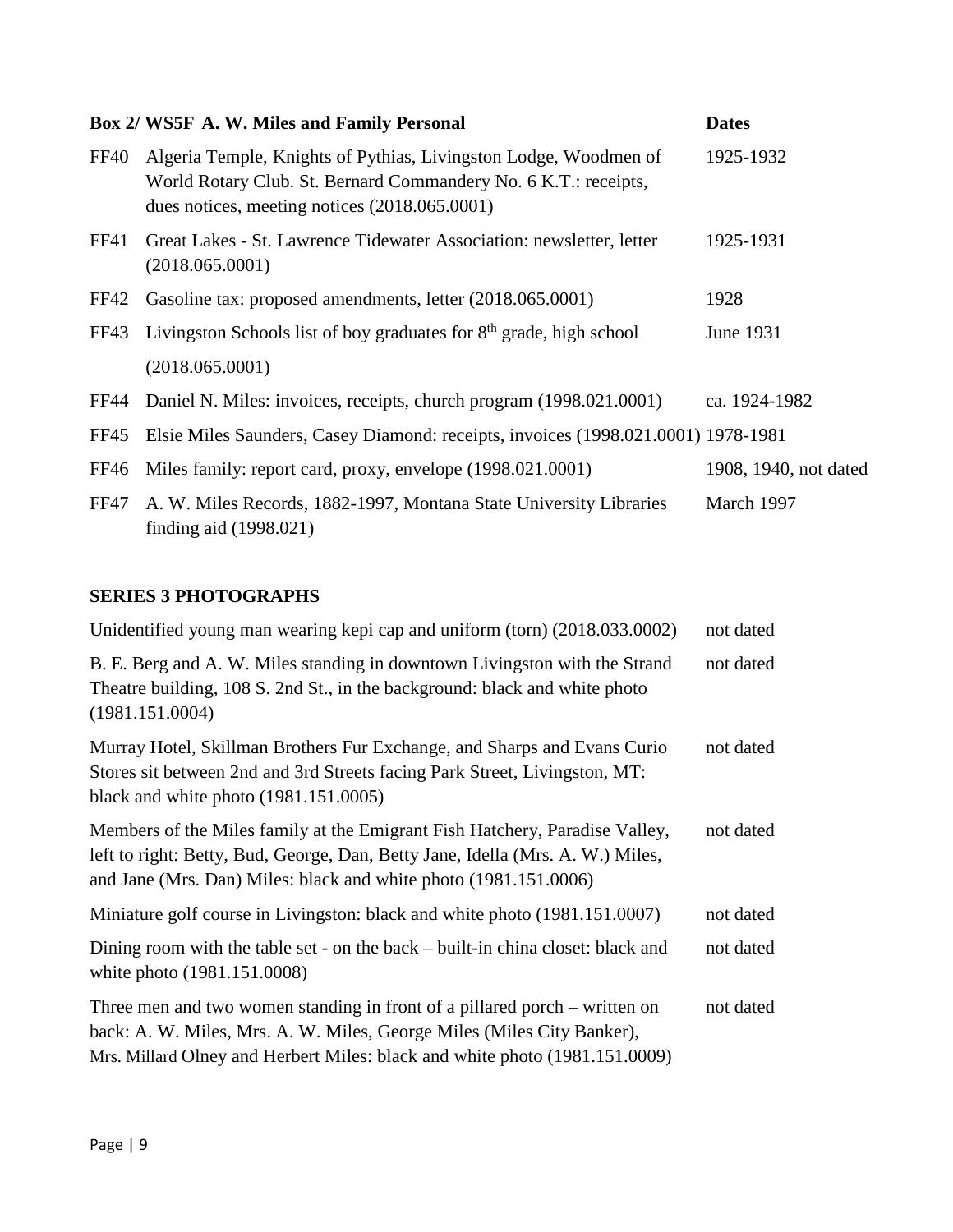| A. W. Miles house in summer - now known as the Talcott House: black and<br>white photo (1981.151.0010)                                                                                                                                      | not dated   |
|---------------------------------------------------------------------------------------------------------------------------------------------------------------------------------------------------------------------------------------------|-------------|
| A W Miles house in the fall, (now known as the Talcott house) written on<br>back - tree planted about time Dan born probably 1913: black and white<br>photo (1981.151.0011)                                                                 | ca. 1913    |
| Three men and three women sitting around a dining room table written on back<br>Mrs. A W Miles, Mrs. Dan Miles, A W Miles, Edward H Moorman,<br>Mrs. EH Moorman, Dan Miles: black and white photo (1981.151.0012)                           | not dated   |
| Dining room, written on back - dining room at A.W. Miles home: black and<br>white photo (1981.151.0013)                                                                                                                                     | not dated   |
| Room in a house, written on back - inside the A.W. Miles home - hallway from<br>north: black and white photo (1981.151.0014)                                                                                                                | not dated   |
| Mr. and Mrs. A.W. Miles: black and white photo (1981.151.0015)                                                                                                                                                                              | 1930        |
| Skillman Brothers Fur Exchange, and Sharps and Evans Curio Stores, located<br>on Park Street across from the Northern Pacific Railway Depot, Livingston, MT:<br>black and white photo $(1981.151.0016)$                                     | not dated   |
| A man stands in winter in downtown Livingston at the corner of Callender and<br>and 2nd Streets: black and white photo (1981.151.0017)                                                                                                      | ca. 1930    |
| Building a new bank building on Callender and 2nd streets - the Library and<br>Ebert Building are in the background: black and white photo (1981.151.0018)                                                                                  | not dated   |
| A. W. Miles Lumber & Coal Co. building: black and white photo<br>(1981.151.0019)                                                                                                                                                            | not dated   |
| View of Callender and Main streets and the construction of the First National<br>Park Bank: black and white photo (1981.151.0020)                                                                                                           | not dated   |
| Lumber yard with a train box car, noted on a slip of paper the A. W. Miles<br>lumber yard looking west: black and white photo (1981.151.0021)                                                                                               | not dated   |
| Two women standing in front of brick house, noted on paper - Dan Miles<br>home on the corner of Callender and 5th, built 1920 - Betty Miles and<br>Mrs. Dan Miles - Earl Mortimer house next door: black and white photo<br>(1981.151.0022) | not dated   |
| Burned building in Wilsall after the fire that destroyed Keyes Store and Hotel,<br>H F Brink Merc Co & James Stansifer's Barber Shop. Loss estimate was<br>\$75,000: black and white photo (1981.151.0023)                                  | August 1931 |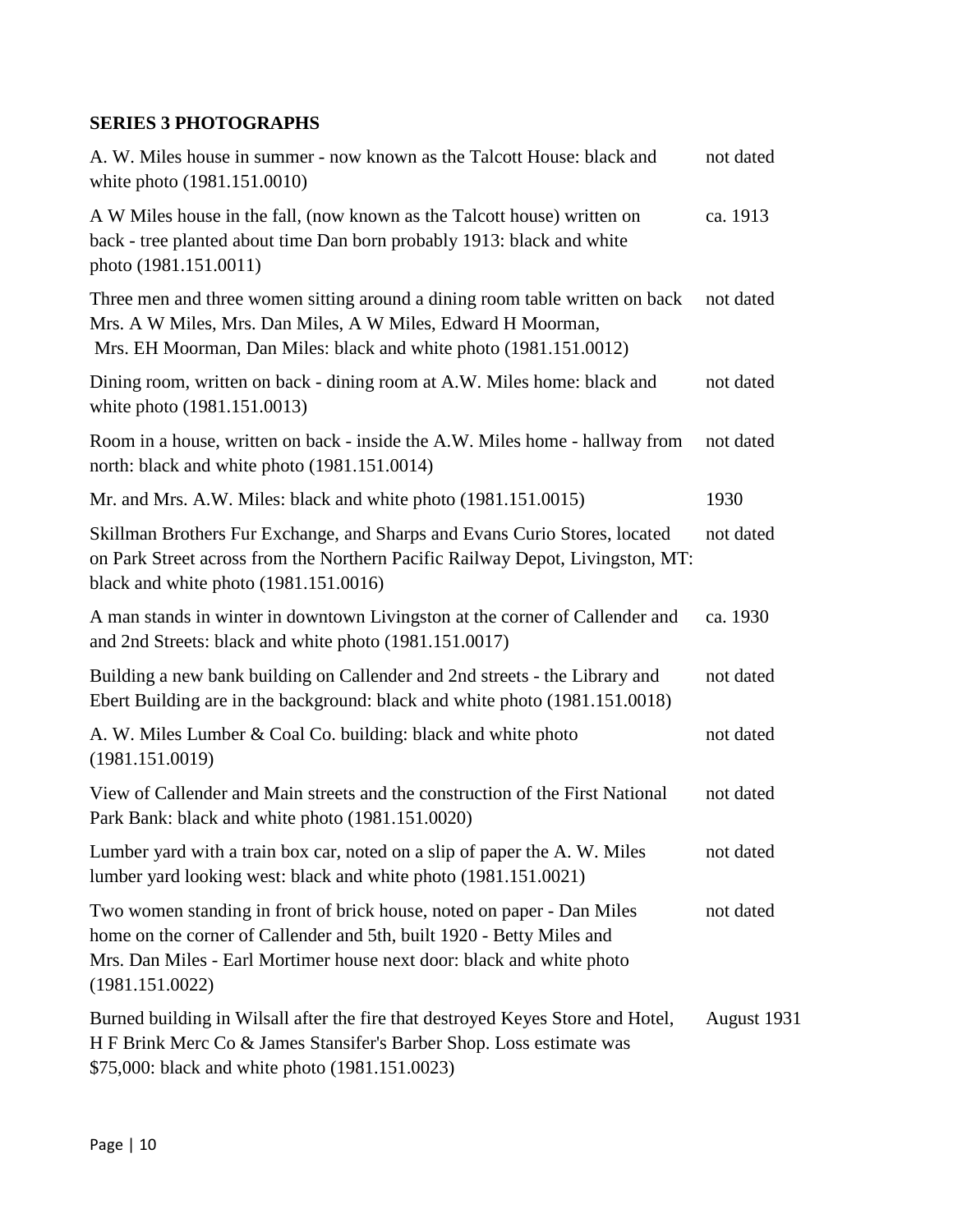Strand Theater in downtown Livingston, - written on paper - The Strand not dated advertised 100% talking movies "Our Screen Talks": black and white photo (1981.151.0024)

People working on a building site, written on back - building Holbrook J D Miles not dated house (Geo. son) in the background: black and white photo (1981.151.0025)

Burned building on a street in Wilsall with car parked in front: black and white 1931 photo (1981.151.0026)

Street in Wilsall with a burned building: black and white photo (1981.151.0027) 1931 Hamburger stand with three people standing, the sign reads - Refresh yourself 5 cents Hamburgers 10 cents, noted on back: Piggi Lewis Parrish, Vernon Lewis. On corner of Lewis & Second: black and white photo (1981.151.0028)

Bridge on Second Street crossing to Miles Park - Sign above bridge "Miles Park not dated City Camp Grounds": black and white photo (1981.151.0029)

Winter scene at the Talcott house at the time that A W Miles owned it: black and not dated white photo (1981.151.0030)

| Room inside the Talcott house, noted on paper - Miles home from the north<br>entrance: black and white photo (1981.151.0031)                                                                                                 | not dated |
|------------------------------------------------------------------------------------------------------------------------------------------------------------------------------------------------------------------------------|-----------|
| Construction of Holbrook Church: black and white photo (1981.151.0032)                                                                                                                                                       | not dated |
| Home Auto Garage on 2nd St. Livingston, MT: black and white photo<br>(1981.151.0033)                                                                                                                                         | not dated |
| Daniel N. Miles standing next to a rope swing: black and white photo<br>(1981.151.0034)                                                                                                                                      | not dated |
| Group of men in front of the BPOE 246 Livingston Lodge on Lewis Street:<br>black and white photo $(1981.151.0035)$                                                                                                           | not dated |
| "Monster captive black whale" exhibition sitting just beyond the railroad tracks.<br>on the back is written "A. W. Miles": black and white photo (1981.151.0036)                                                             | not dated |
| Postcard of a train engine #4002 and a coal car sitting on the tracks next to the<br>Depot in Livingston, MT. The maller engine weighs 350 tons. Sax & Fryer<br>Co., Livingston, MT, is stamped on the back. (1981.151.0037) | not dated |
| Elk in Gardiner, MT: black and white photo (1981.151.0038)                                                                                                                                                                   | not dated |
| Group of men standing in front of the Park Hotel: black and white photo                                                                                                                                                      | not dated |

(1981.151.0039)